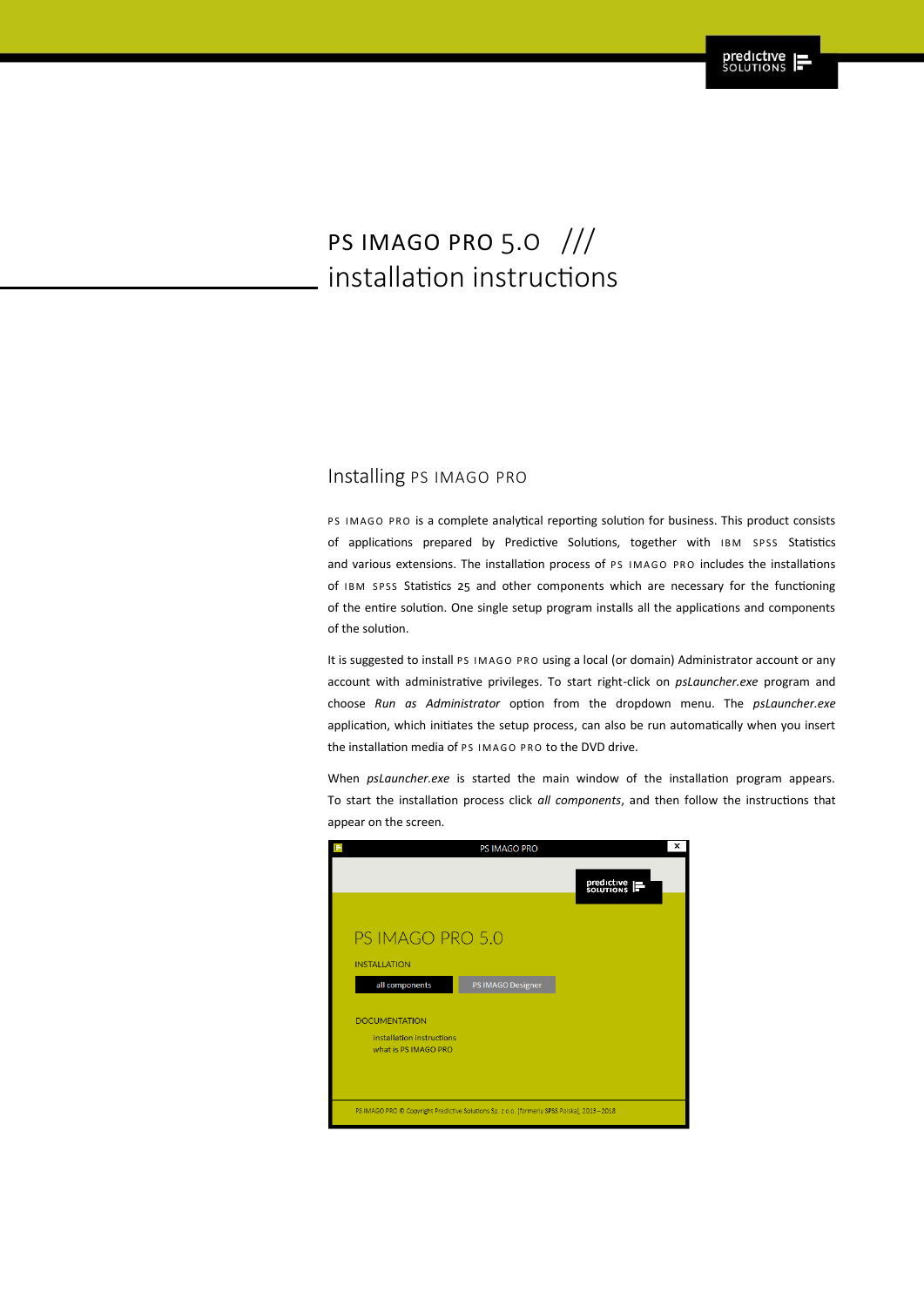This option runs the actual setup program of PS IMAGO PRO. This *PS\_IMAGO\_5\_PRO.exe* file that is located on the installation media in *Installation\_files* folder. In case *psLauncher.exe* fails for some reason, then you can simply run this setup program (with administrative rights) directly from the folder. Using Windows Explorer, browse to DVD drive, right-click on *PS\_IMAGO\_5\_PRO.exe* and choose *Run as Administrator* menu option. If you want to install only the application for designing reports, press PS IMAGO *Designer* item on the main window of the installation program.

First the installation process unpacks files from an archive, and then it displays the welcome screen of the installation wizard.



Before the major part of the installation process begins, the setup program checks your system for the presence of PS IMAGO PROducts or IBM SPSS Statistics program. If one of these is already installed, then the installer stops the installation of PS IMAGO PRO. These products must be uninstalled before PS IMAGO PRO installation begins.

The next installation step presents the information about all components installed within PS IMAGO PRO solution.

| Predictive Solutions - PS IMAGO PRO                                                                                                                                                                                                                                        | x<br>□         |
|----------------------------------------------------------------------------------------------------------------------------------------------------------------------------------------------------------------------------------------------------------------------------|----------------|
| <b>Information</b><br>Following components of PS IMAGO PRO will be installed:                                                                                                                                                                                              |                |
| The following components will be installed:<br>- IBM SPSS Statistics with updates<br>- IBM SPSS Statistics Essentials for Python<br>- Python Development Environment<br>- PS IMAGO Pack PRO<br>- PS IMAGO Designer<br>- PS IMAGO Process<br>- PS Desktop<br>- PS Activator |                |
| PS IMAGO PRO<br>$Back$                                                                                                                                                                                                                                                     | Cancel<br>Next |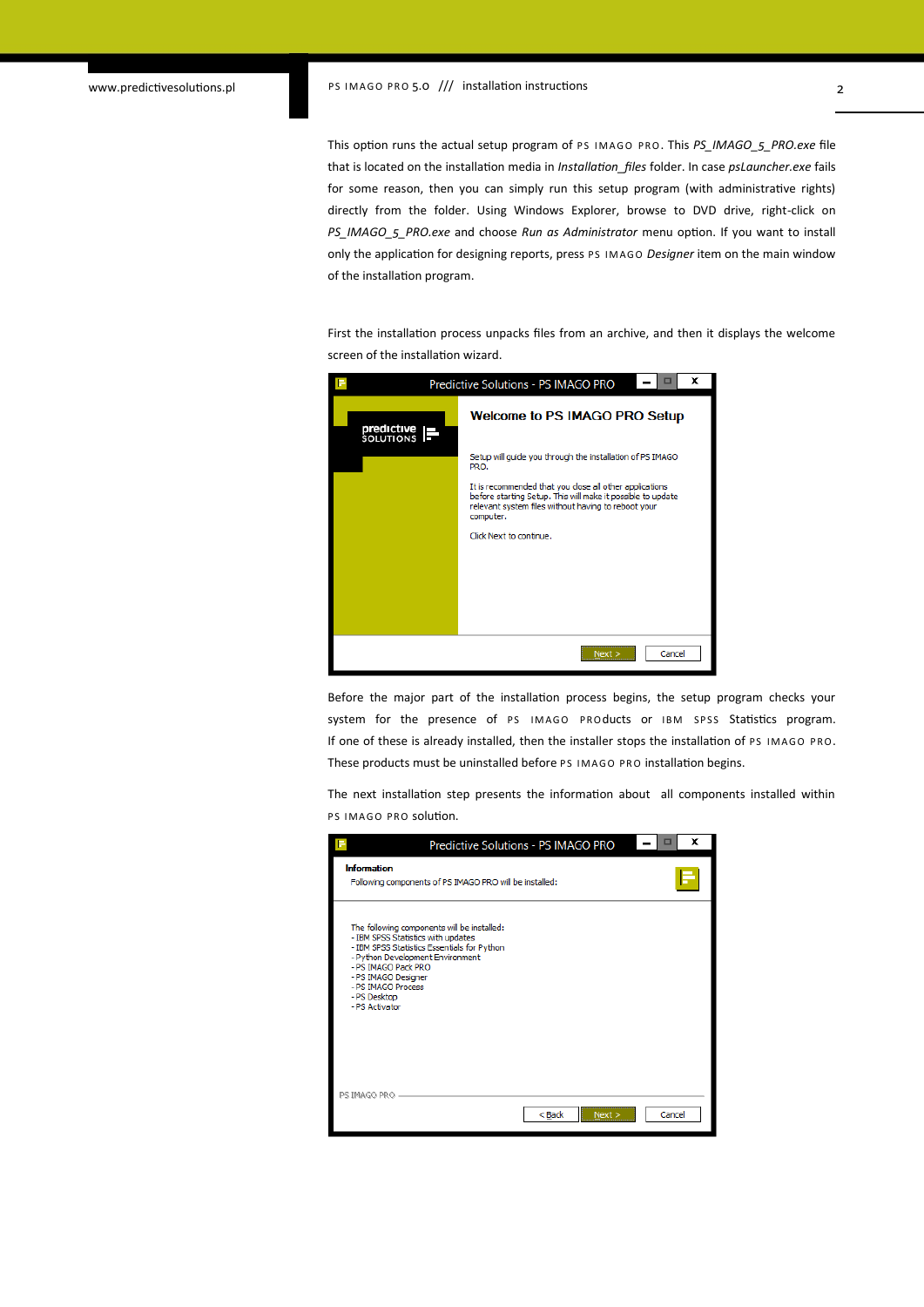## www.predictivesolutions.pl PS IMAGO PRO 5.0 /// installation instructions 3

In the third step, the user must read and accept all terms of the license agreement of PS IMAGO PRO. Full text of the license for this product is also available in the document *PS\_License\_Agreement.pdf* located in *License\_Agreement* folder. The license agreement must be read and accepted by pressing *Accept* button. This is a required step of the installation.

| ×<br>Predictive Solutions - PS IMAGO PRO                                                                                                                                                                                                                                                                                                                                                                                                                                                                                                                                                                                                     |
|----------------------------------------------------------------------------------------------------------------------------------------------------------------------------------------------------------------------------------------------------------------------------------------------------------------------------------------------------------------------------------------------------------------------------------------------------------------------------------------------------------------------------------------------------------------------------------------------------------------------------------------------|
| <b>License Agreement</b><br>Please review the license terms before installing PS IMAGO PRO.                                                                                                                                                                                                                                                                                                                                                                                                                                                                                                                                                  |
| Press Page Down to see the rest of the agreement.                                                                                                                                                                                                                                                                                                                                                                                                                                                                                                                                                                                            |
| <b>LICENSE TERMS</b><br>Predictive Solutions Computer Software<br>License Terms apply provided the Licensee has not concluded a separate PS Solution<br>License Agreement with the Licensor. In such case, pressing "Accept" means acceptance<br>of conditions described in the concluded License Agreement.<br><b>I. DEFINITIONS</b><br>1.1. License Terms - this document.<br>1.2. Licensor - Predictive Solutions Sp. z o.o., ul. Raclawicka 58, 30-017 Krakow, Poland<br>(www.predictivesolutions.pl).<br>1.3. Licensee - an individual or an organization with legal capacity, to which the Licensor<br>grants the PS Solution License. |
| If you accept the terms of the agreement, dick Accept to continue. You must accept the<br>agreement to install PS IMAGO PRO.                                                                                                                                                                                                                                                                                                                                                                                                                                                                                                                 |
| PS IMAGO PRO.<br>< Back<br>Cancel<br>Accept                                                                                                                                                                                                                                                                                                                                                                                                                                                                                                                                                                                                  |

You must also accept other associated license agreement for Python environment. This is a component of IBM SPSS Statistics - Essentials for Python, that is also installed as part of PS IMAGO PRO.

| x<br>Predictive Solutions - PS IMAGO PRO                                                                                      |
|-------------------------------------------------------------------------------------------------------------------------------|
| <b>License Agreement</b><br>Please review the license terms before installing PS IMAGO PRO.                                   |
| Press Page Down to see the rest of the agreement.                                                                             |
| <b>IMPORTANT: READ CAREFULLY</b>                                                                                              |
| Two license agreements are presented below.                                                                                   |
| 1. Python 2.7.6 license<br>2. Python 3.4.3 license                                                                            |
| Python 2.7.6 license<br>*******************                                                                                   |
| A. HISTORY OF THE SOFTWARE<br>--------------------------                                                                      |
| If you accept the terms of the agreement, click Accept to continue. You must accept the<br>agreement to install PS IMAGO PRO. |
| PS IMAGO PRO -                                                                                                                |
| $8$ Back<br>Cancel<br>Accept                                                                                                  |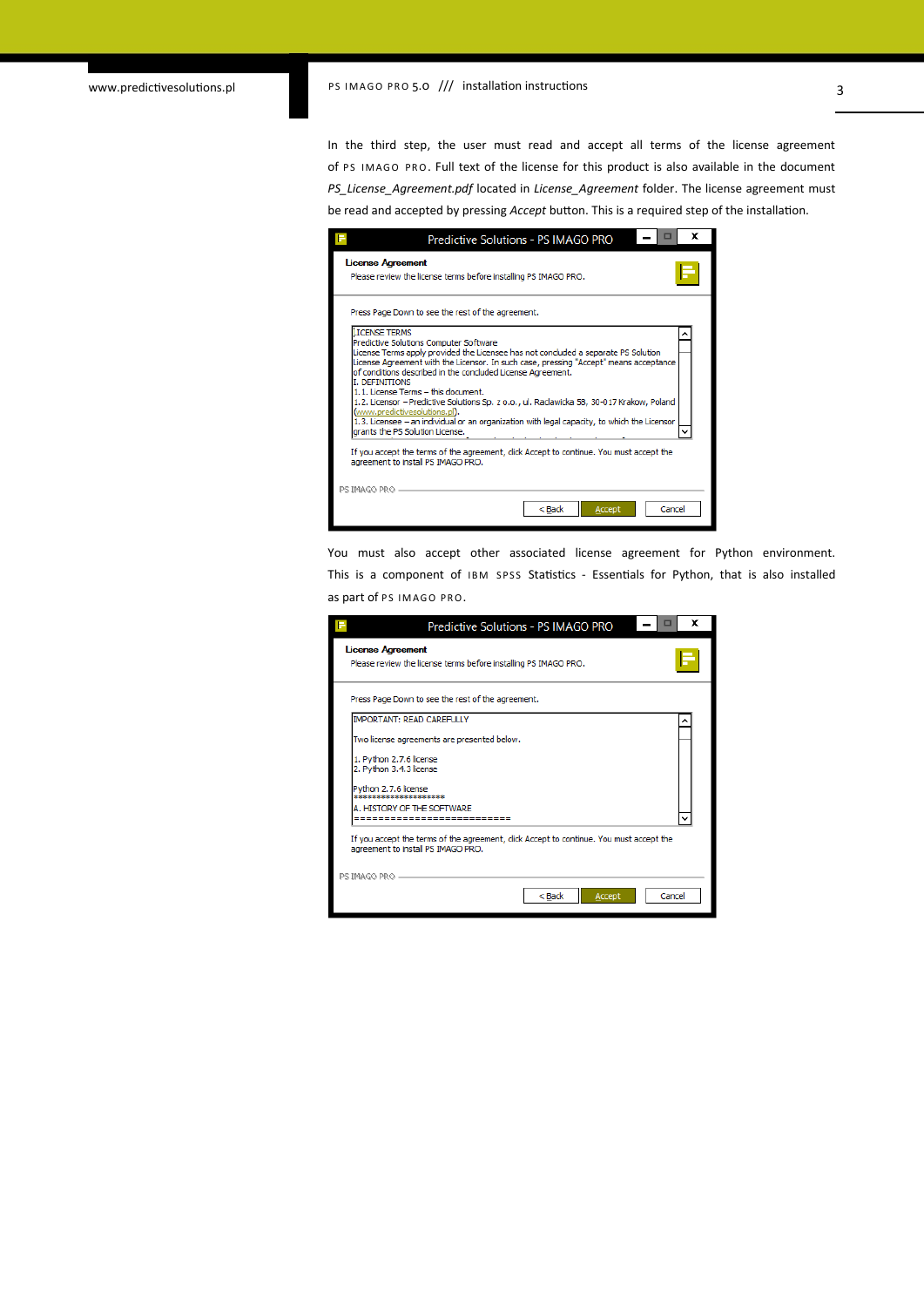The next step of the installer displays *Choose Install Location* dialog. In this window you should specify the path to the root installation folder in which all components of the solution will be installed. Additional subfolders will be created in the indicated folder. However it is suggested to leave the default location.

|                                                  | Predictive Solutions - PS IMAGO PRO                                                                                                                           | x              |
|--------------------------------------------------|---------------------------------------------------------------------------------------------------------------------------------------------------------------|----------------|
| <b>Choose Install Location</b>                   | Choose the folder in which to install PS IMAGO PRO.                                                                                                           |                |
|                                                  | Setup will install PS IMAGO PRO in the following folder. To install in a different folder, click<br>Browse and select another folder. Click Next to continue. |                |
| - Destination Folder -                           | C:\Program Files\Predictive Solutions\PS IMAGO PRO\5\                                                                                                         | Browse         |
| Space required: 2.9GB<br>Space available: 34.2GB |                                                                                                                                                               |                |
|                                                  | $Back$                                                                                                                                                        | Next<br>Cancel |

PS IMAGO PRO setup starts with the installation of IBM SPSS Statistics. At the beginning the setup asks for choosing the type of licensing. Please contact your license administrator, if you are uncertain what type of license you should choose.

|                                                                                                         | x<br>Predictive Solutions - PS IMAGO PRO                                                                 |
|---------------------------------------------------------------------------------------------------------|----------------------------------------------------------------------------------------------------------|
| Licensing of application components<br>Please choose license type for IBM SPSS Statistics installation. |                                                                                                          |
| install. Click Next to continue.                                                                        | Check the components you want to install and uncheck the components you don't want to                    |
| Select components to install:                                                                           | Authorized user license (single copy of the product)<br>Concurrent user license (with License Server)    |
| Space required: 2.9GB                                                                                   | - Warning<br>If you do not know what type of license you possess,<br>then contact your license provider. |
| PS IMAGO PRO                                                                                            |                                                                                                          |
|                                                                                                         | $<$ Back<br>Install<br>Cancel                                                                            |

After selecting the proper type of licensing, IBM SPSS Statistics program (and its latest update, if it is available) is installed. Further steps of PS IMAGO PRO installation are performed independently after pressing the *Install* button.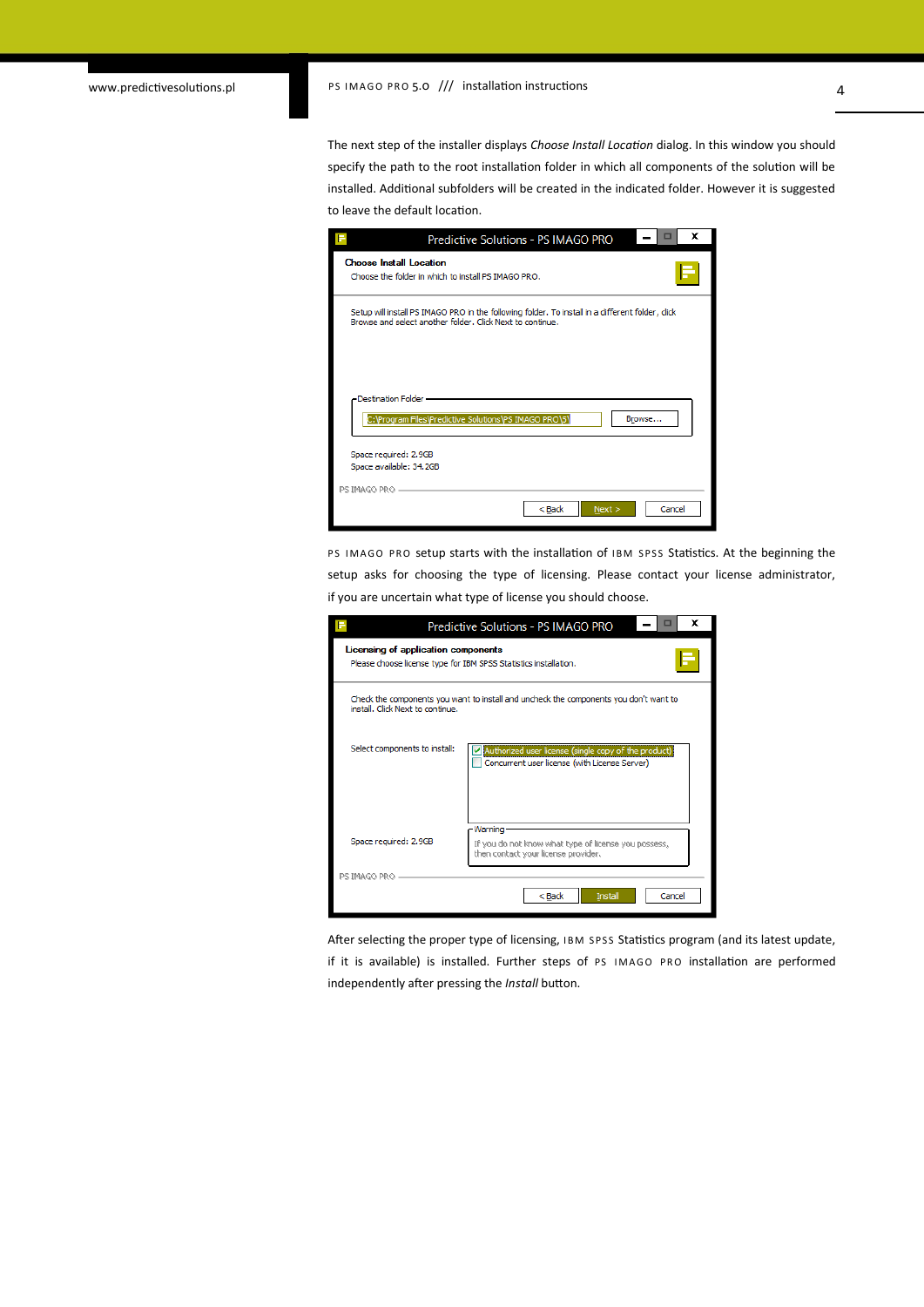## www.predictivesolutions.pl PS IMAGO PRO 5.0 /// installation instructions 5

In case of concurrent user license with network license manager, you should specify an IP address or a host name of the machine in your network where PS License Server for this product is installed.

| х<br>Predictive Solutions - PS IMAGO PRO                                                                               |
|------------------------------------------------------------------------------------------------------------------------|
| License server<br>Choose server with installed license manager for IBM SPSS Statistics.                                |
| Provide IP address or server name with installed license manager for IBM SPSS Statistics. Click<br>Install to proceed. |
| - IP address or license server name: -<br>192, 168, 1, 100                                                             |
| PS IMAGO PRO<br>$Back$<br>Install<br>Cancel                                                                            |

Please be patient, because full installation of PS IMAGO PRO solution and all its components may take up to several minutes.

| $\overline{\mathbf{x}}$<br>▭<br>Predictive Solutions - PS IMAGO PRO<br>E                                                                                                                                                                                                                                |  |  |  |  |
|---------------------------------------------------------------------------------------------------------------------------------------------------------------------------------------------------------------------------------------------------------------------------------------------------------|--|--|--|--|
| Installing<br>Please wait while PS IMAGO PRO is being installed.                                                                                                                                                                                                                                        |  |  |  |  |
| Installing IBM SPSS Statistics 25                                                                                                                                                                                                                                                                       |  |  |  |  |
| Installing IBM SPSS Statistics 25                                                                                                                                                                                                                                                                       |  |  |  |  |
| <b>IBM SPSS Statistics 25</b><br>Please wait while Windows configures IBM SPSS Statistics 25                                                                                                                                                                                                            |  |  |  |  |
| Time remaining: 21 seconds                                                                                                                                                                                                                                                                              |  |  |  |  |
| PS IMAGO PRO -<br>Cancel<br>$<$ Back<br>Next                                                                                                                                                                                                                                                            |  |  |  |  |
| x<br>E<br>Predictive Solutions - PS IMAGO PRO                                                                                                                                                                                                                                                           |  |  |  |  |
| <b>Information</b><br>To start the installed components of PS IMAGO PRO solution run PS Desktop<br>application.                                                                                                                                                                                         |  |  |  |  |
| PS Desktop is the central application for solutions prepared by Predictive Solutions. It<br>provides an access to all main functionalities of the installed solution and also to other<br>solutions from a single window. PS Desktop program is available in Predictive Solutions group<br>of programs. |  |  |  |  |
|                                                                                                                                                                                                                                                                                                         |  |  |  |  |
|                                                                                                                                                                                                                                                                                                         |  |  |  |  |
|                                                                                                                                                                                                                                                                                                         |  |  |  |  |
| PS IMAGO PRO -<br>Cancel                                                                                                                                                                                                                                                                                |  |  |  |  |
| $Back$<br>$N$ ext >                                                                                                                                                                                                                                                                                     |  |  |  |  |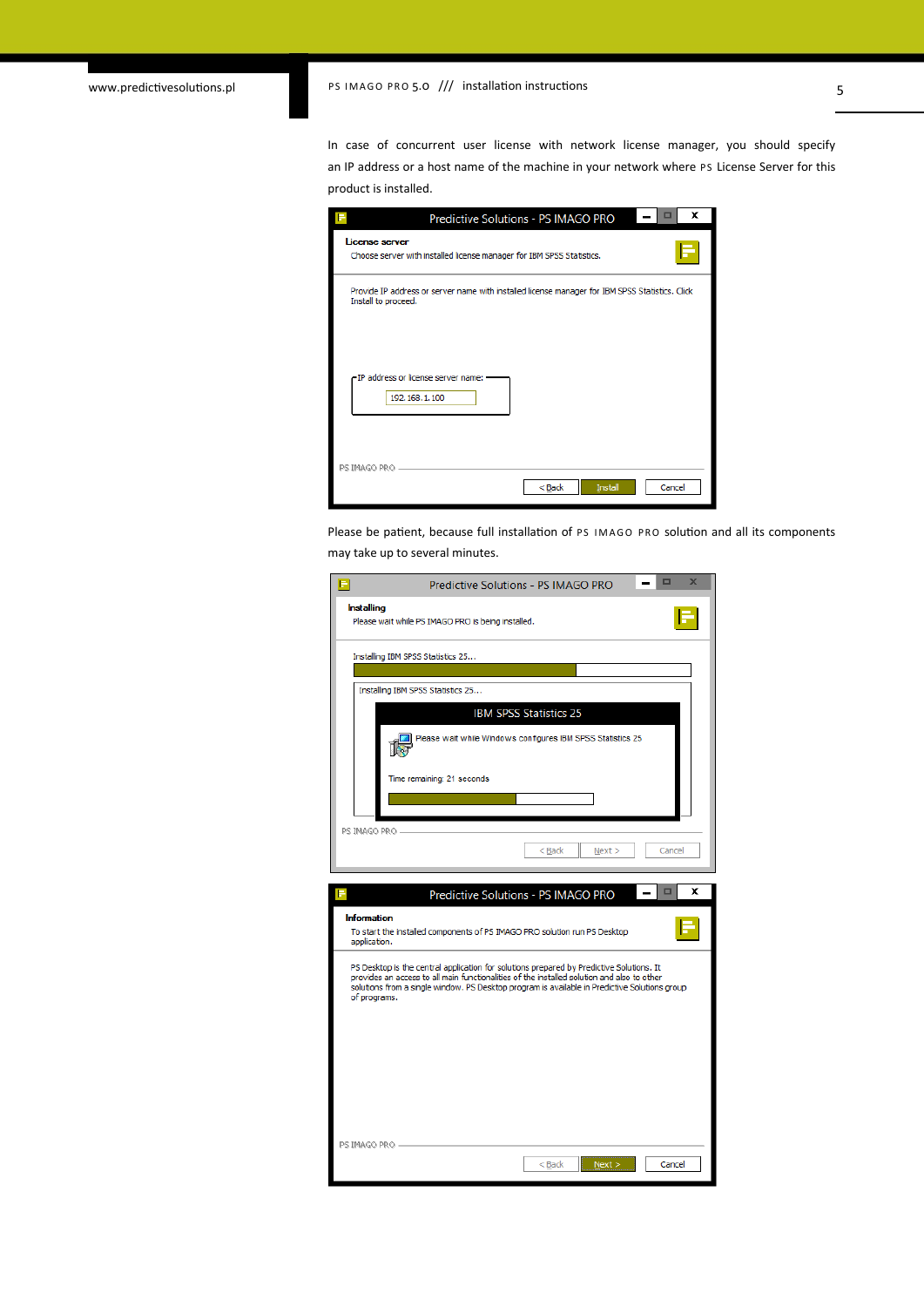#### www.predictivesolutions.pl PS IMAGO PRO 5.0 /// installation instructions 6

The installer completes the installation process by asking you to restart Windows system. This is necessary for proper operation of the solution. You should do it as soon as possible particularly if at the end of the installation process rebooting of the system is not possible.

|                                     | Predictive Solutions - PS IMAGO PRO                                                                                  |  |  |  |
|-------------------------------------|----------------------------------------------------------------------------------------------------------------------|--|--|--|
| <b>predictive</b><br>SOLUTIONS<br>Τ | <b>Completing PS IMAGO PRO Setup</b>                                                                                 |  |  |  |
|                                     | Your computer must be restarted in order to complete the<br>installation of PS IMAGO PRO. Do you want to reboot now? |  |  |  |
|                                     | ,<br>Reboot now                                                                                                      |  |  |  |
|                                     | $\bigcirc$ I want to manually reboot later                                                                           |  |  |  |
|                                     |                                                                                                                      |  |  |  |
|                                     | $Back$<br>Finish<br>Cancel                                                                                           |  |  |  |

After rebooting Windows and before running IBM SPSS Statistics or PS IMAGO Designer application, you must authorize a license. PS Activator license authorization wizard is available in *Predictive Solutions* program group, accessible from the main Windows Start menu or in PS Desktop application. Third step of PS Activator wizard gives you a place to enter an authorization code. The same authorization (or license) code activates all components of PS IMAGO PRO solution (including IBM SPSS Statistics, PS IMAGO Designer).

| PS Activator<br>×                                                                                                                                                                                                                 |
|-----------------------------------------------------------------------------------------------------------------------------------------------------------------------------------------------------------------------------------|
| <b>ENTER CODES</b>                                                                                                                                                                                                                |
| Enter your authorization code (codes) to get the license for the product. If you have already contacted Predictive Solutions<br>Sp. z o.o. via email or phone, you should enter here the codes delivered by Predictive Solutions. |
| Enter Code:                                                                                                                                                                                                                       |
| ca3ad456cd234cd45cef5631ac43d599c<br>ADD ADDITIONAL CODES                                                                                                                                                                         |
|                                                                                                                                                                                                                                   |
| The authorization code will be sent to IBM Corp. over the Internet.                                                                                                                                                               |
|                                                                                                                                                                                                                                   |
|                                                                                                                                                                                                                                   |
|                                                                                                                                                                                                                                   |
|                                                                                                                                                                                                                                   |
| <b>BACK</b><br><b>CANCEL</b><br><b>NEXT</b>                                                                                                                                                                                       |
|                                                                                                                                                                                                                                   |

In case of concurrent user license with the presence of network license manager, the license has to be activated by an administrator on the server. It should be done before PS IMAGO PRO installation begins on computers of endusers.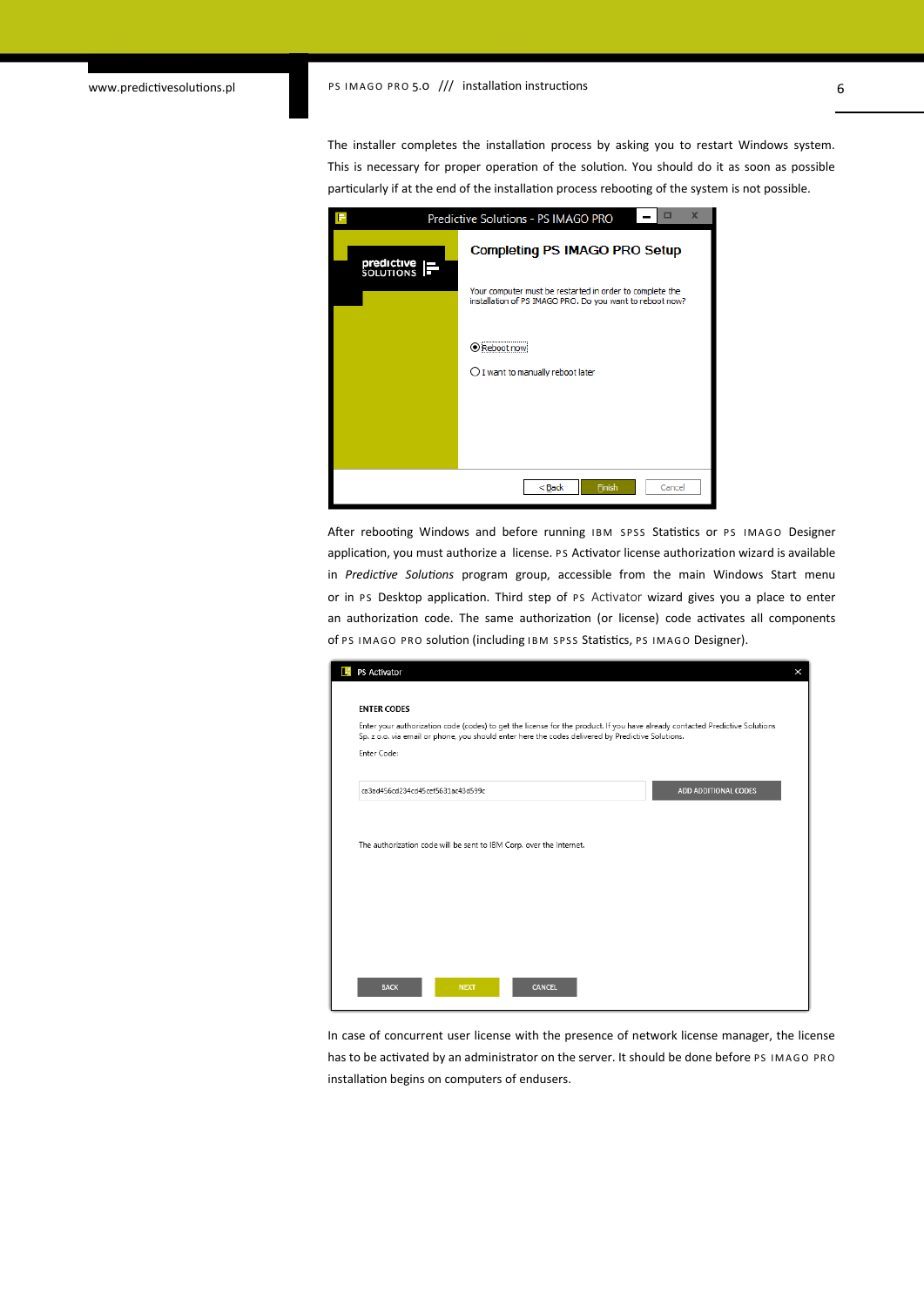Entering of the authorization code and activation of the license completes the installation process. After the correct installation of the solutions in *Predictive Solution* program group there is a shortcut to PS Desktop application. The PS Desktop provides access to various functions of the solution, including the possibility of launching analytical software. By pressing **DATA ANALYSIS button in PS IMAGO PRO** tab you can run IBM SPSS Statistics.

| PS Desktop<br>E                |                     | $\overline{\mathbf{r}}$<br>$- x$ |
|--------------------------------|---------------------|----------------------------------|
|                                |                     | <b>predictive</b> $\equiv$       |
| $\mathbb{I}$<br>PS IMAGO       | Data analysis       |                                  |
| TЛ<br>PS IMAGO PRO             | Report design       |                                  |
| E<br>PS CLEMENTINE PRO         | Automation          |                                  |
| $\mathbb R$<br>PS QUAESTIO PRO | <b>View reports</b> |                                  |
| $\mathbb{R}^n$<br>PS ACTIVATOR |                     |                                  |
|                                |                     |                                  |
|                                | About               | <b>Settings</b>                  |

Correct installation of PS IMAGO PRO also manifests itself by the presence of the *Predictive* Solutions menu in IBM SPSS Statistics. This menu contains additional procedures that extend the functionality of IBM SPSS Statistics.

| ú,     |                     |                |      |           |         |                  |                                      |                  | Untitled1 [DataSet0] - IBM SPSS Statistics Data Editor |           |      | -                           | o | x    |
|--------|---------------------|----------------|------|-----------|---------|------------------|--------------------------------------|------------------|--------------------------------------------------------|-----------|------|-----------------------------|---|------|
| File   | Edit                | <b>View</b>    | Data | Transform | Analyze | Direct Marketing | Graphs                               | <b>Utilities</b> | Extensions                                             | Window    | Help | <b>Predictive Solutions</b> |   |      |
|        |                     |                |      | にっ        |         |                  | 1                                    |                  |                                                        |           |      | Export to PS IMAGO Designer |   |      |
|        |                     |                |      |           |         |                  |                                      |                  |                                                        | Data      |      |                             | Þ |      |
|        |                     |                |      |           |         |                  |                                      |                  |                                                        | Transform |      |                             |   | lles |
|        |                     | var            |      | var       | var     | var              | var                                  | var              | var                                                    | Analyze   |      |                             |   |      |
|        | 1                   |                |      |           |         |                  | <b>E</b> Ring chart                  |                  |                                                        | Graphs    |      |                             | k |      |
|        | $\overline{2}$      |                |      |           |         |                  | Scatterplot with distribution graphs |                  |                                                        | Dashboard |      |                             | ٠ |      |
|        | 3                   |                |      |           |         |                  | Nightingale rose                     |                  |                                                        | Report    |      |                             |   |      |
|        | $\overline{4}$<br>5 |                |      |           |         |                  | Radar chart                          |                  |                                                        |           |      |                             |   |      |
|        | $6\phantom{a}$      |                |      |           |         |                  | Multidimensional scatterplot         |                  |                                                        |           |      |                             |   |      |
|        | 7                   |                |      |           |         |                  |                                      |                  |                                                        |           |      |                             |   |      |
|        | $\boldsymbol{8}$    |                |      |           |         |                  | Iz Marimekko graph                   |                  |                                                        |           |      |                             |   |      |
|        | 9                   |                |      |           |         |                  | Layered bar chart                    |                  |                                                        |           |      |                             |   |      |
|        | 10                  |                |      |           |         |                  | <b>Fa</b> Heatmatrix map             |                  |                                                        |           |      |                             |   |      |
|        | 11                  |                |      |           |         |                  | La Contingency map                   |                  |                                                        |           |      |                             |   |      |
|        | 12                  |                |      |           |         |                  | Table                                |                  | ħ                                                      |           |      |                             |   |      |
|        |                     | $\overline{4}$ |      |           |         |                  | w                                    |                  |                                                        |           |      |                             |   |      |
|        | Data View           | Variable View  |      |           |         |                  |                                      |                  |                                                        |           |      |                             |   |      |
|        |                     |                |      |           |         |                  |                                      |                  |                                                        |           |      |                             |   |      |
| Graphs |                     |                |      |           |         |                  |                                      |                  | IBM SPSS Statistics Processor is ready                 |           |      | Unicode:ON                  |   |      |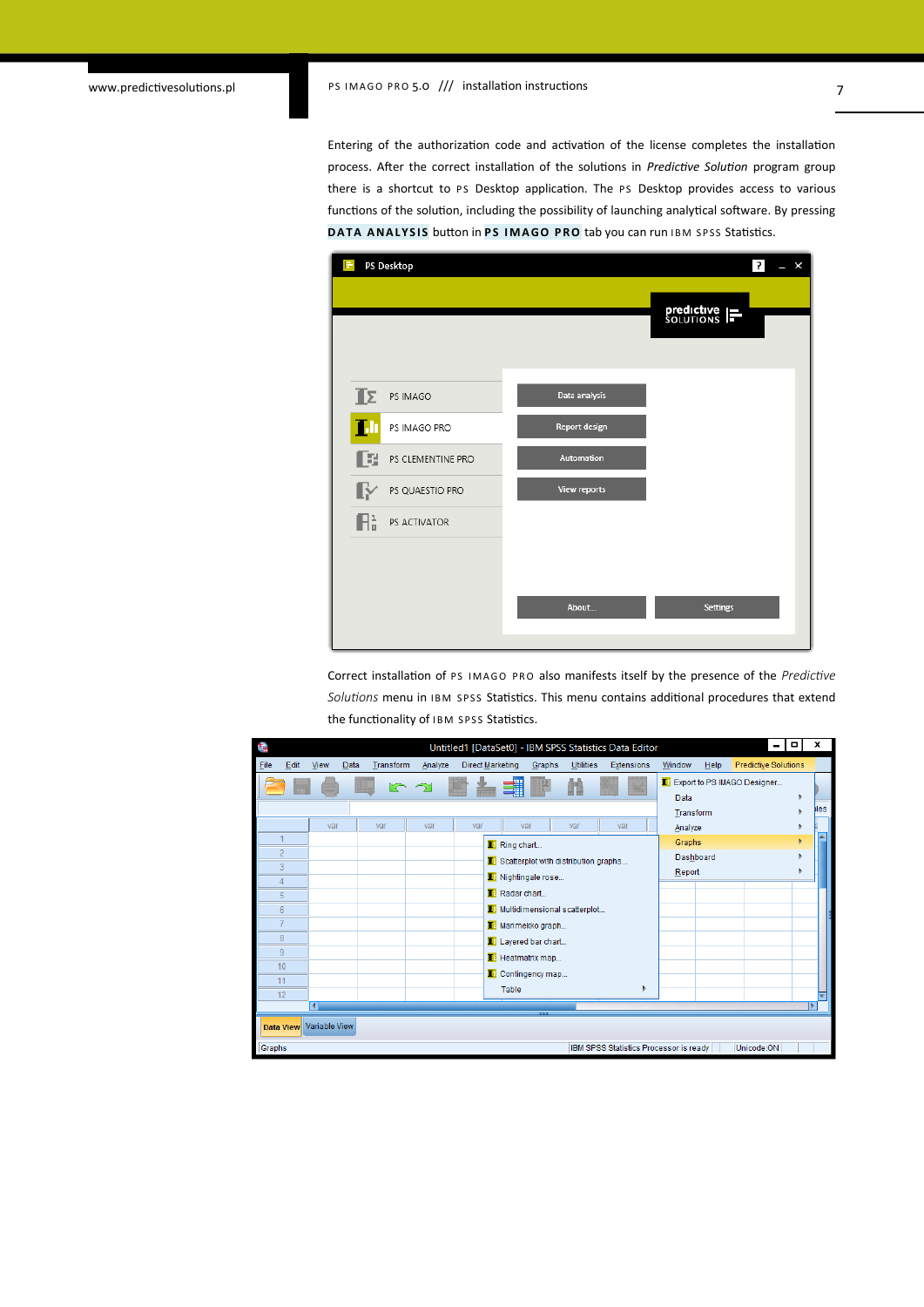#### Uninstalling PS IMAGO PRO

In Windows Control Panel choose Program and Features and select the PS IMAGO PRO item on the list of installed programs. Press **UNINSTALL** button which is above the list. Before running the uninstaller you should close IBM SPSS Statistics program and other applications.

|  | <b>PS IMAGO PRO Uninstall</b>                                                   | x |
|--|---------------------------------------------------------------------------------|---|
|  | IBM SPSS Statistics 25 is running! Quit program, and run setup wizard<br>again! |   |
|  |                                                                                 |   |

Uninstallation should be performed on the account with administrative privileges.



After uninstalling PS IMAGO PRO solution it may be necessary to restart Windows system.

Attention: The uninstaller removes all components of PS IMAGO PRO solution like files, folders and other information related to. Therefore, you should protect your own information stored in these folders, e.g. by copying them to other location before starting the uninstaller of PS IMAGO PRO.

The uninstaller doesn't remove PS Activator and PS Desktop applications these may be required to run other Predictive Solutions products. PS Activator and PS Desktop have separate uninstaller programs which permit the removal of these applications from the system.